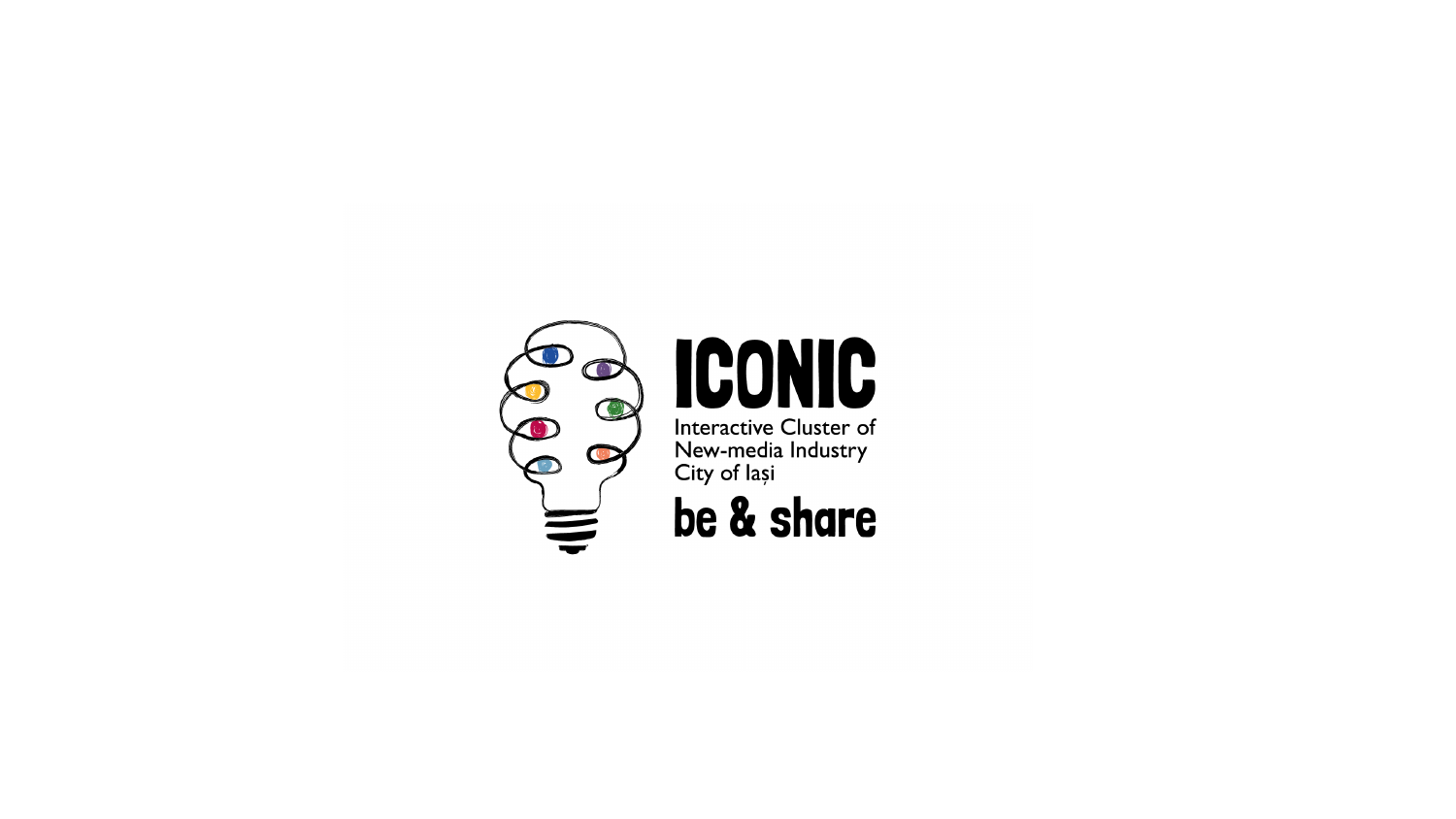#### About

**ICONIC – Interactive Cluster of New Media Industry City of lasi** is a Romanian ITC cluster created in 2012 with the aim to gather new media companies from Moldova region and other specific suppliers companies in order to create a micro-climate open for innovation and new online products and services.

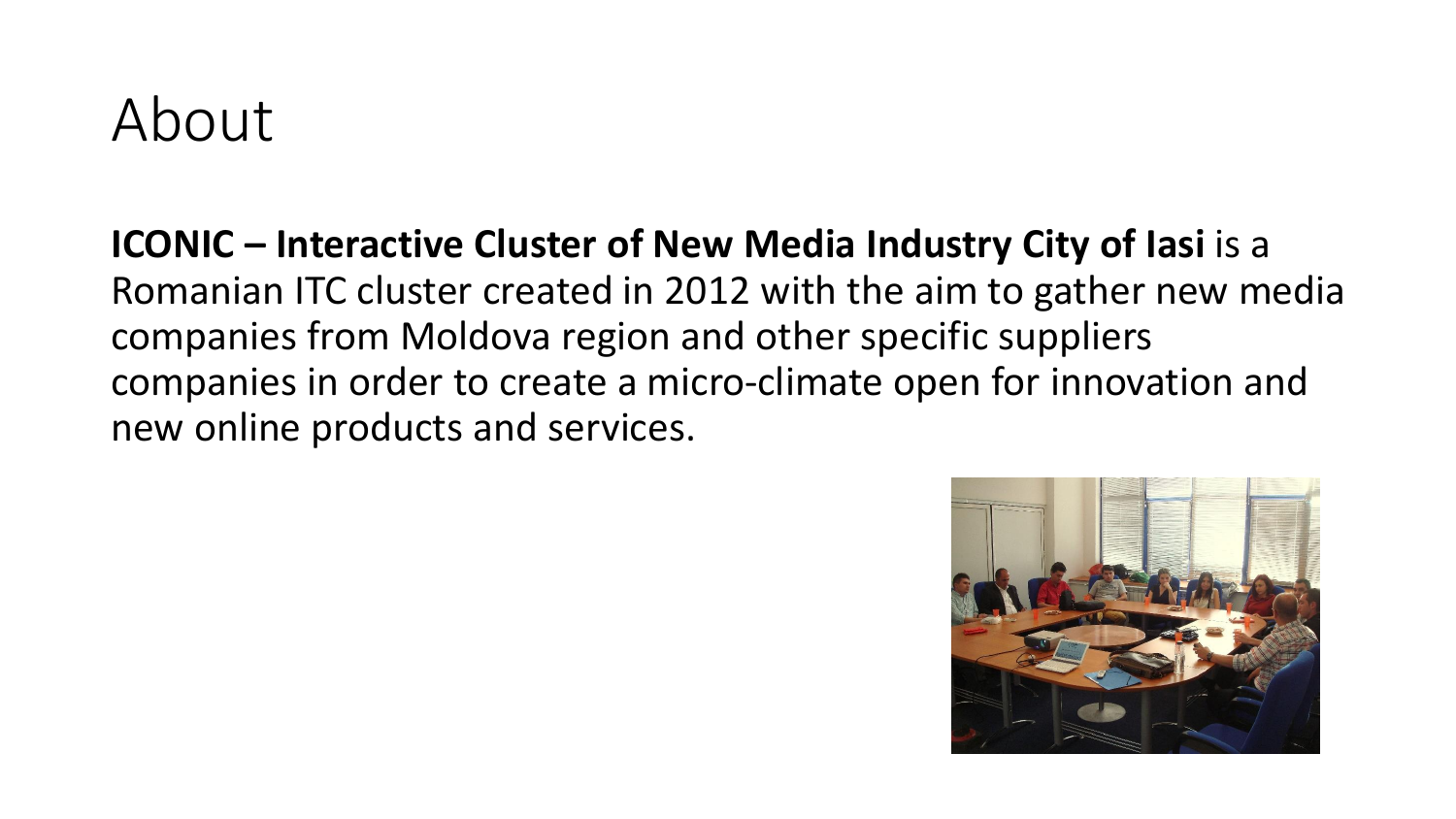## IT and communication technology in Romania

- In Romania, the internet and, in general, everything that's related to the digital area contributes actively for the development of new business models. According to Brainbench, Romania is situated on the 5th place on world's top regarding the technical support aptitudes for computers, help-desk and networks, communications network design, ASP.NET, HTML, PHP, web development concepts and many others.
- Romania is first in Europe and reached the 6th position in the global index when it comes to the number of certified IT specialists, with more than 100,000 representatives.
- IT industry and communication technology produce more than 6% of Romania's GDP. These are the industries with the most important growth for the last 5 years.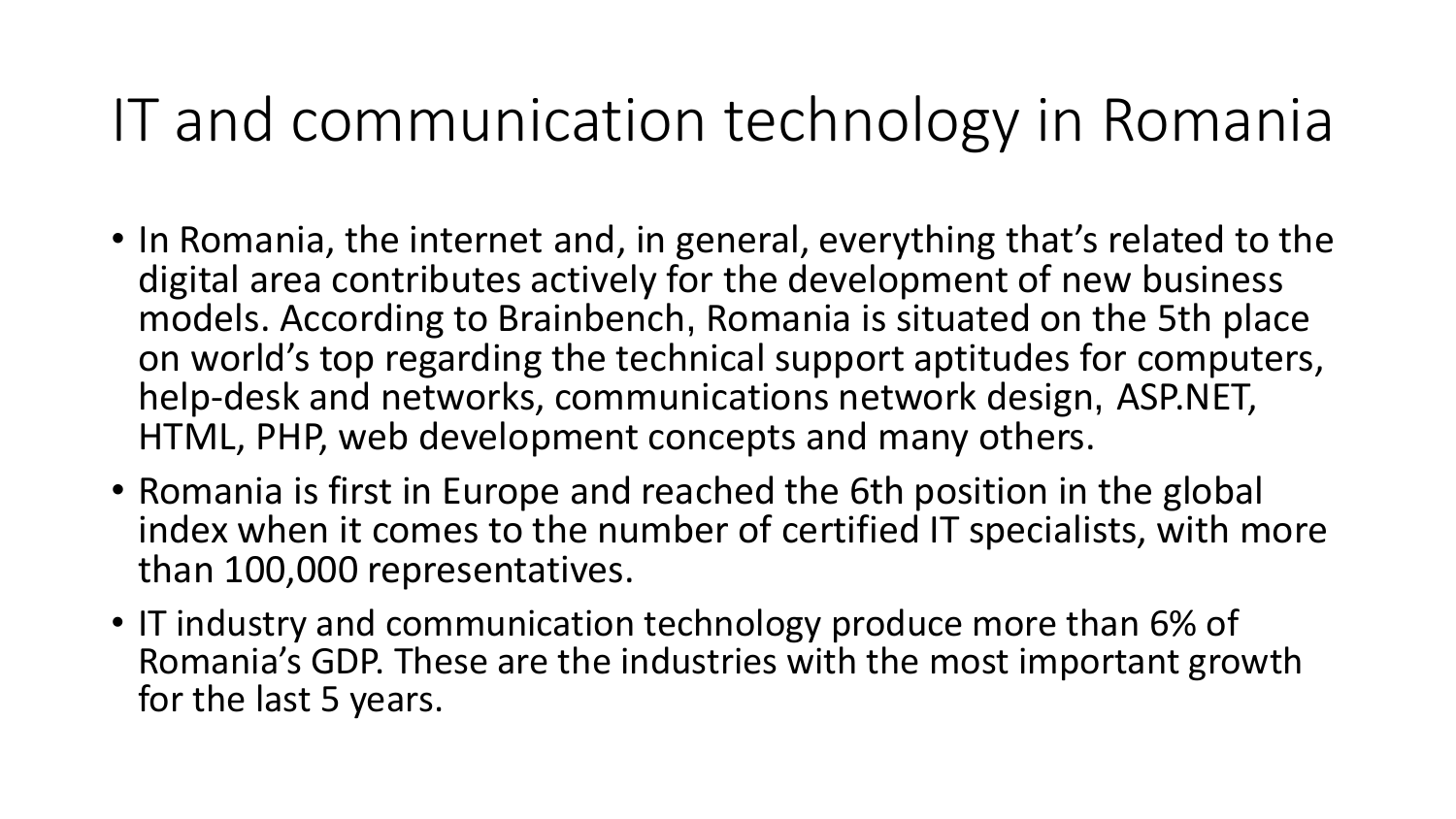# Iasi – Emerging City of the Year 2018

- Iasi is the second most important IT development center from Romania.
- There are more than 1,200 companies which provide IT and communication technology services.
- In 2018, Iasi won the Emerging City of the Year 2018, awarded by CEE Shared Services and Outsourcing.**CEE Shared Services and**

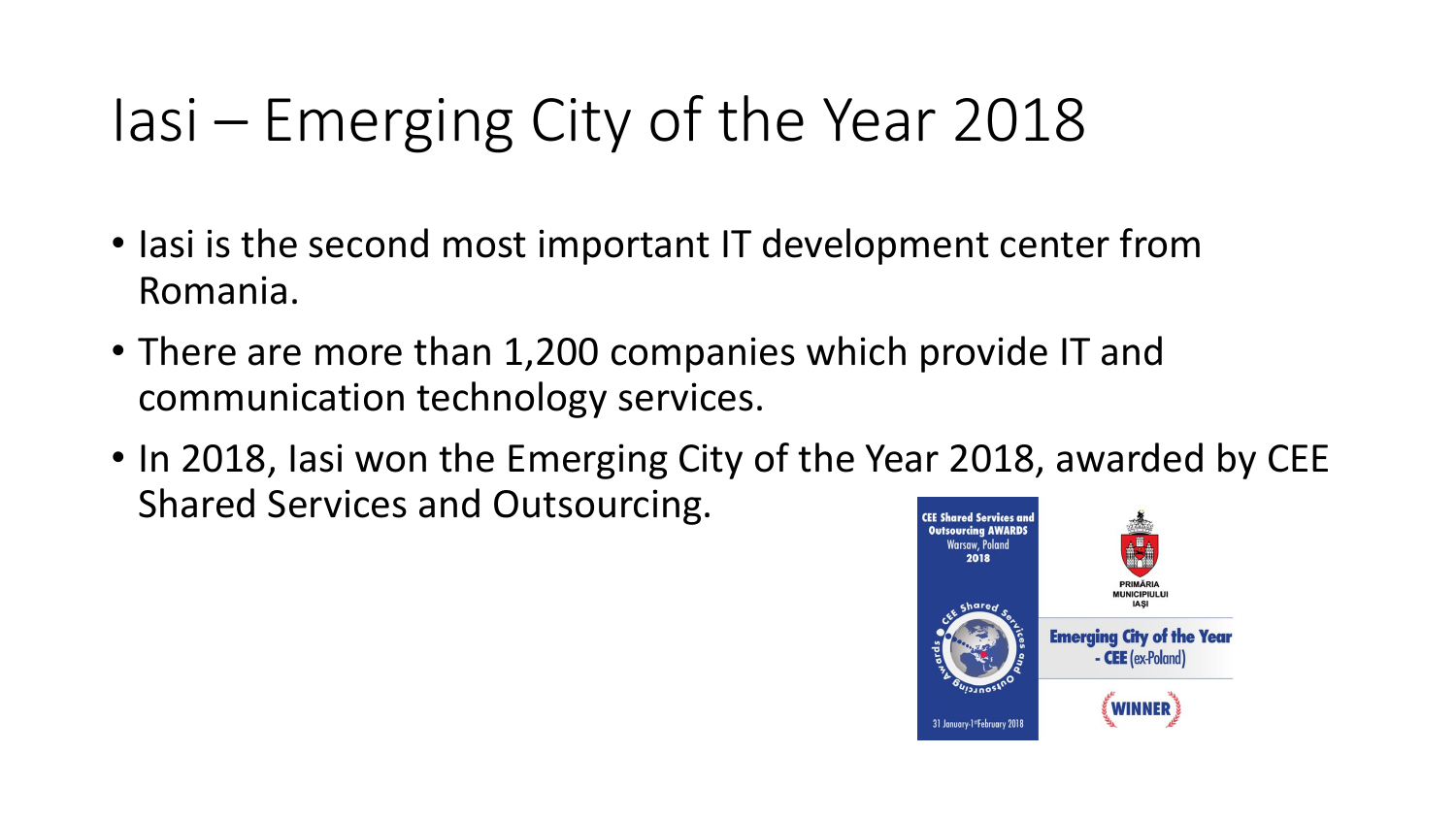### Social media in Romania

- To compare with the other countries in Southeastern Europe, Romania possesses the most dynamic media market. The main characteristic of this market is that it's dominated by a handful of conglomerates.
- However, the media consumption per capital in Romania is much under the global average. Effectively, in Romania it worth approximately 17 euros in 2016 and for the global average, it's around 70 euros the same year.
- Romanian's media market is very promising. Indeed, the report Media Fact Book estimates 13% of growth to reach 459 million euros in 2018 in the media market. We can add too that Romania is the fifth country in the world, far ahead France and United States of America, which has the faster public Wi-Fi.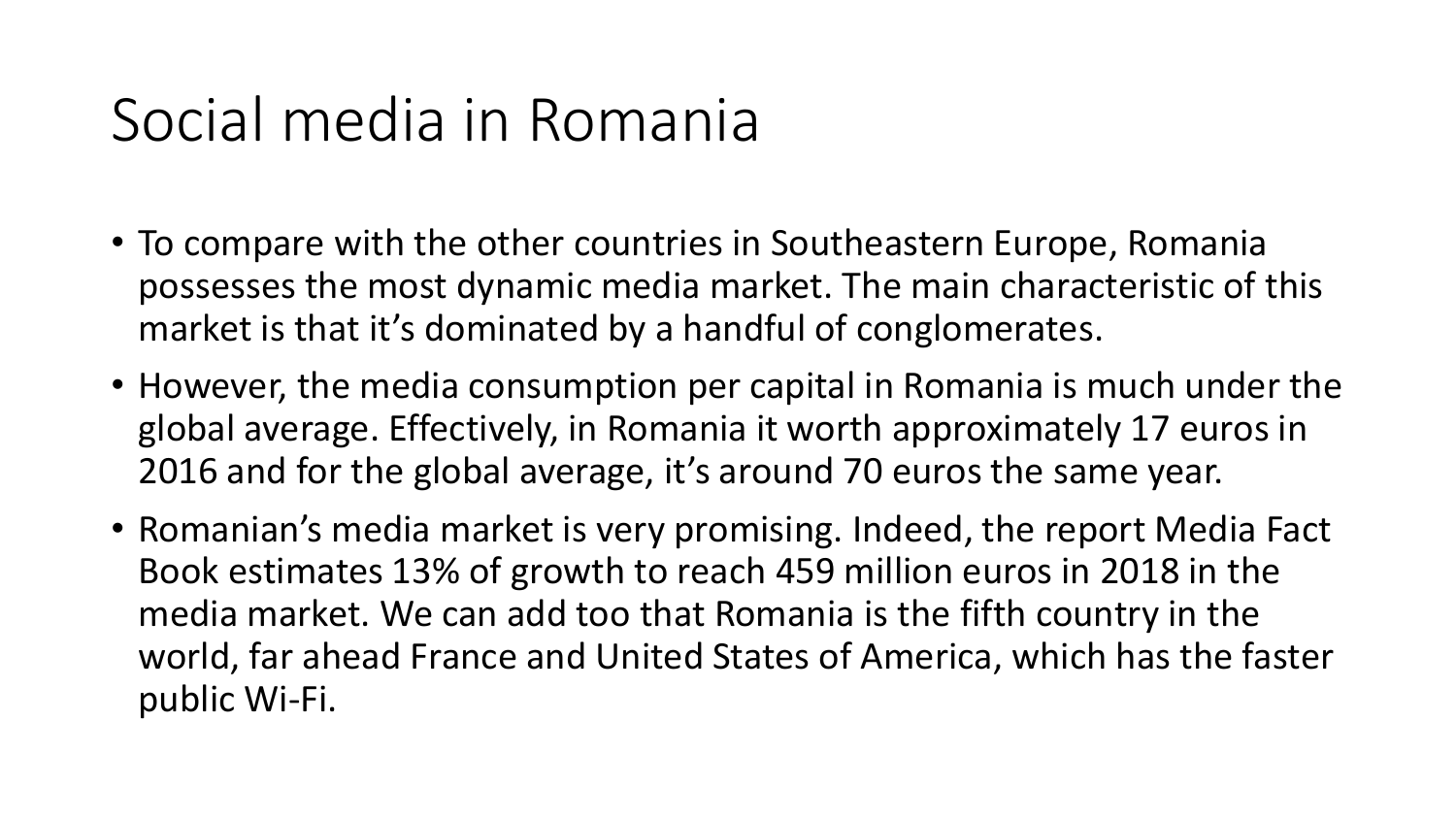### Iconic Cluster multiannual partnerships

- Afaceri.ro (2014-2018): The national series of conferences Afaceri.ro represents an unique channel of communication for a premium public, with events that focus on networking, people, models, information and ideas, using new technologies, collaboration and financing instruments. The conferences are organized in Romania, but also in major cities from other countries (New York, Texas, Singapore etc.).
- IMWorld (2016-2017): Internet & Mobile World builds an important framework in Romanian industry for **learning**, **networking** and **new business generation** that reunites a **B2B audience** in an environment designed for sharing **digital, mobile or IT software & infrastructure solutions** for their businesses.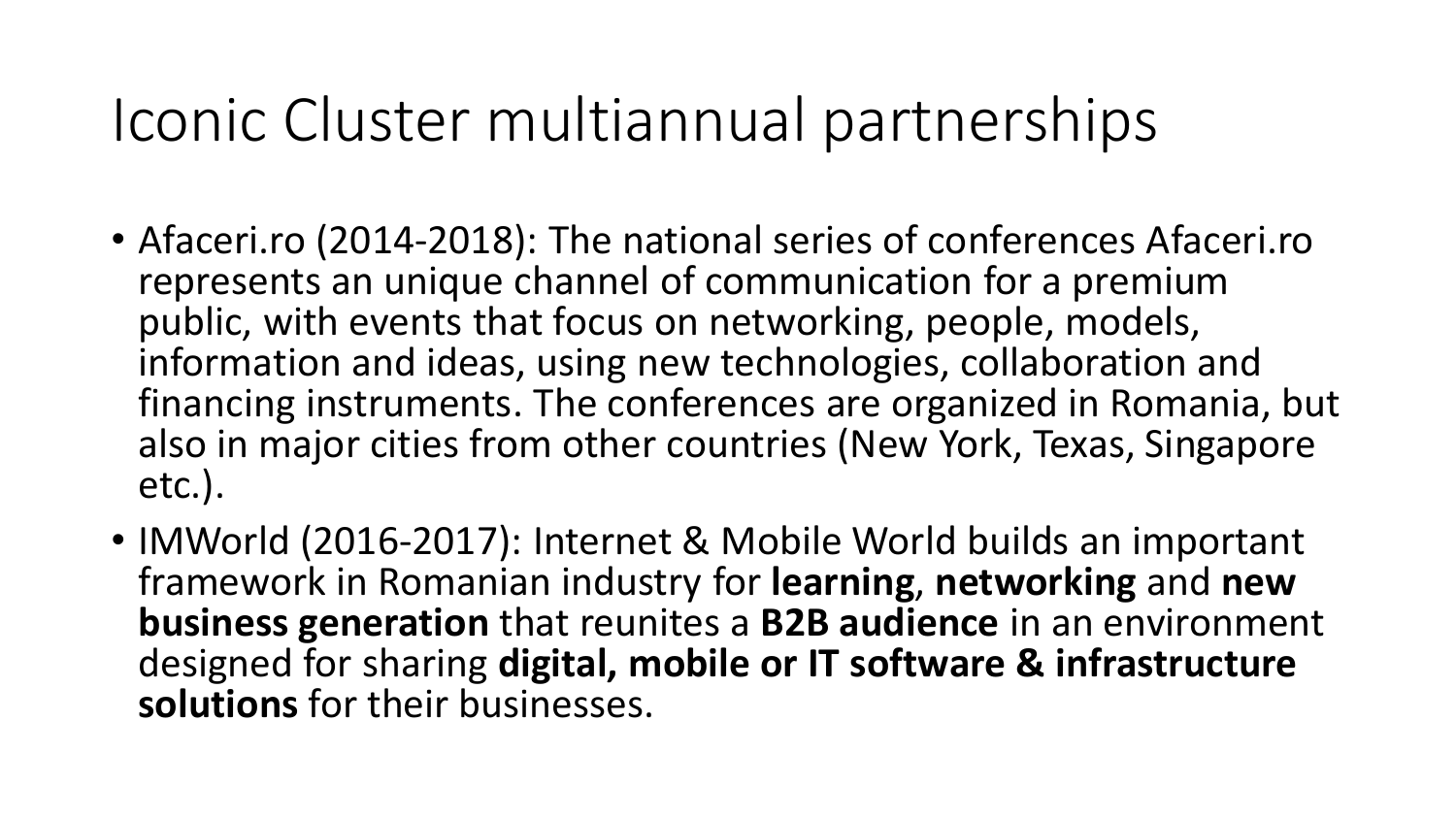## Iconic Clusters projects in 2016

- IMWord 2016 (Bucharest)
- Afaceri.ro (conferences in Cernauti, Odessa, London-Hampshire, Comrat-Gagauzia and Oslo-Svalbard)
- BVB for IT&C (event in Iasi) Bucharest Exchange Stock's workshop organized in Iasi for IT&C industry

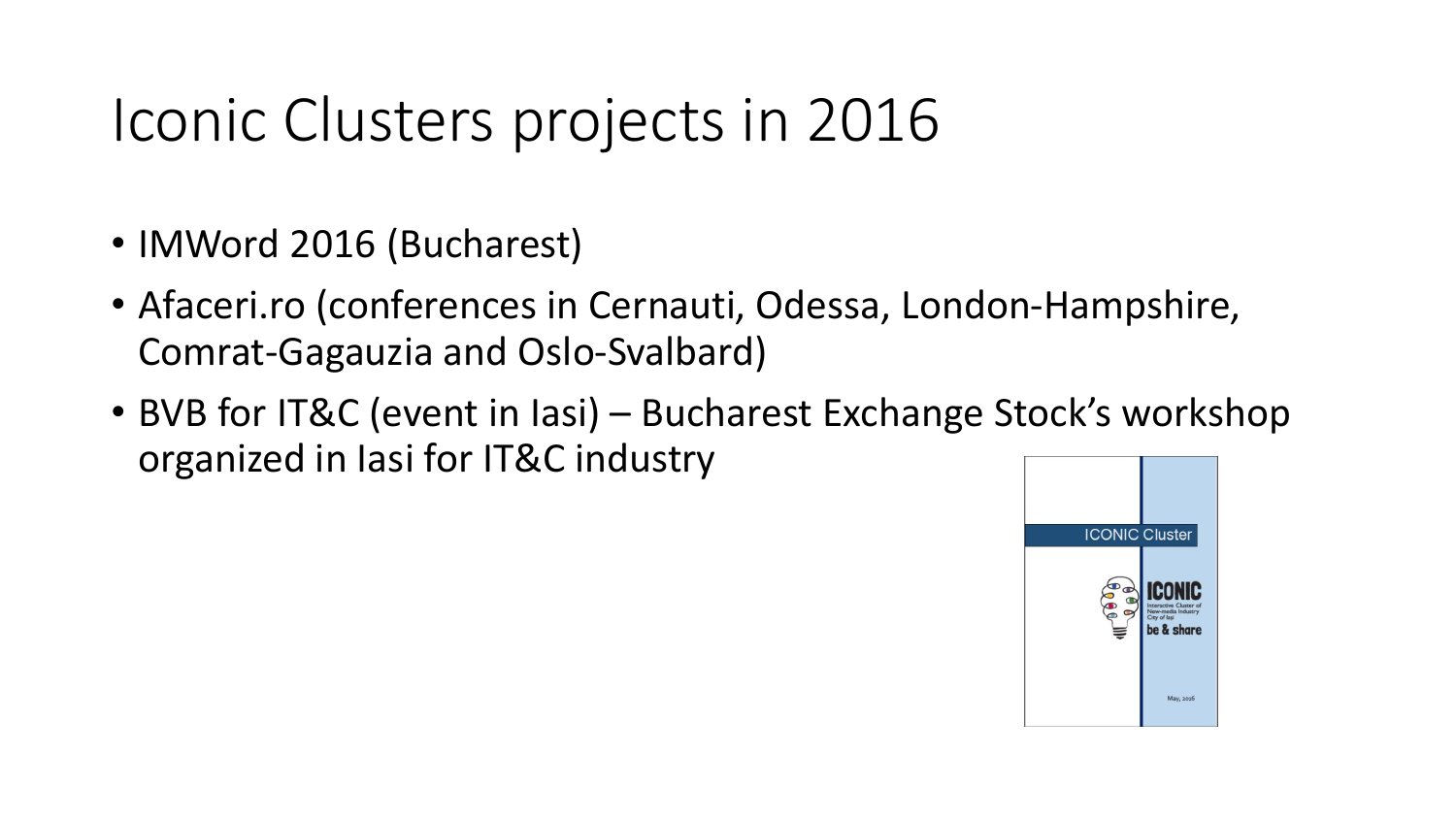# GovITHub (2016)

- GovITHub is a governmental program developed together with the private sector, in order to increase the quality of public services with the help of technology. The program brings young people from startups and from private businesses in an institutional framework so they can find technical solutions to simplify and digitalize the public administration.
- IT specialists and deciders from central public administration work together to simplify the interaction with citizens with the help of digitalization, but also to innovate by developing new services.

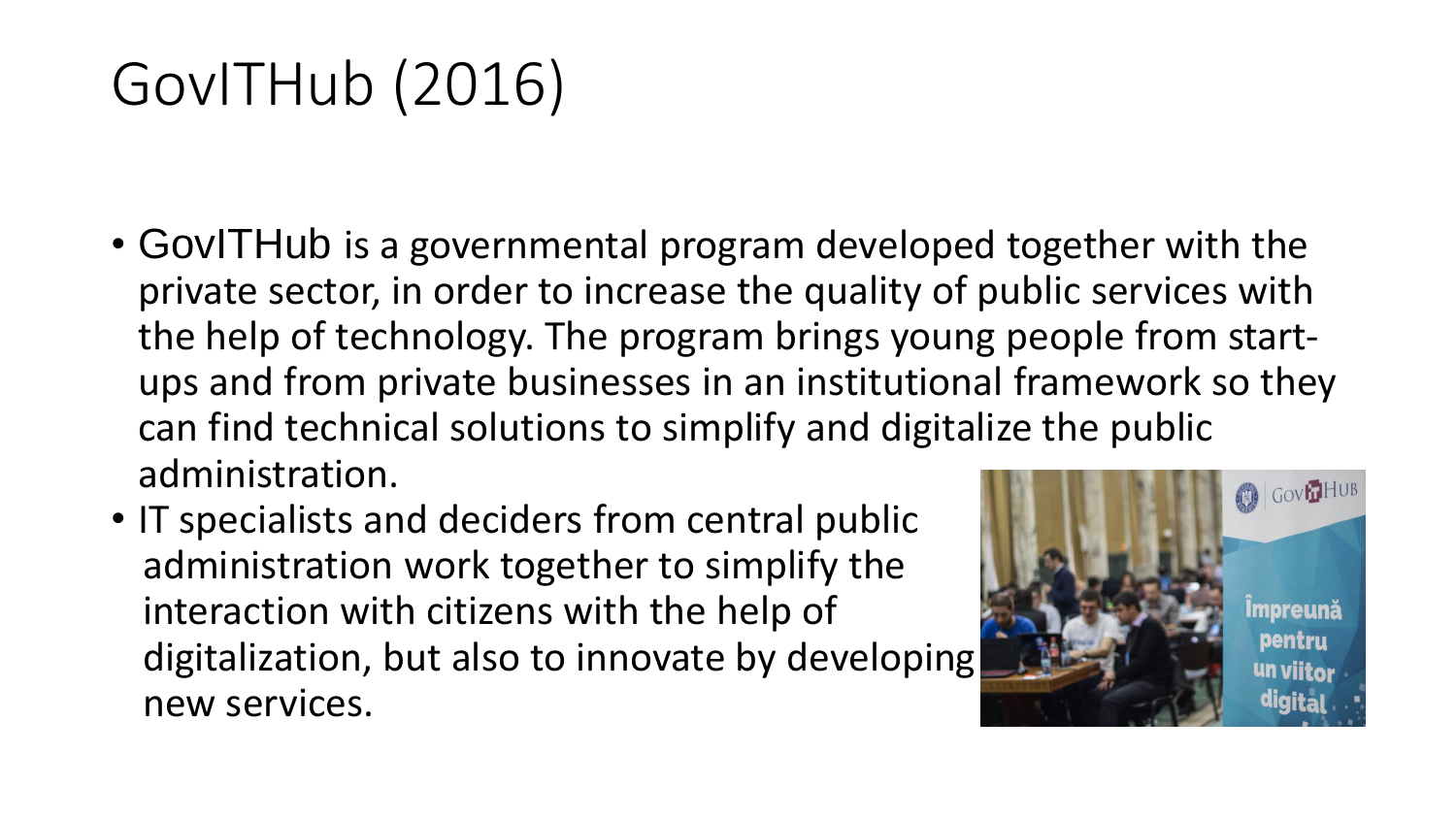# Projects in 2017

- EU Cluster Collaboration Platform
- Partnership with Bukovyna Information Technology Cluster (Ukraine);
- Partnership with National Institute of Economic Researches (Moldova Rep.)
- Romanian Cluster National Conference (Bucharest)
- IMWorld 2017 (Bucharest)
- Partnership with Romanian Association for Smart Cities and Mobility
- Smart City Caravan (event in Iasi)

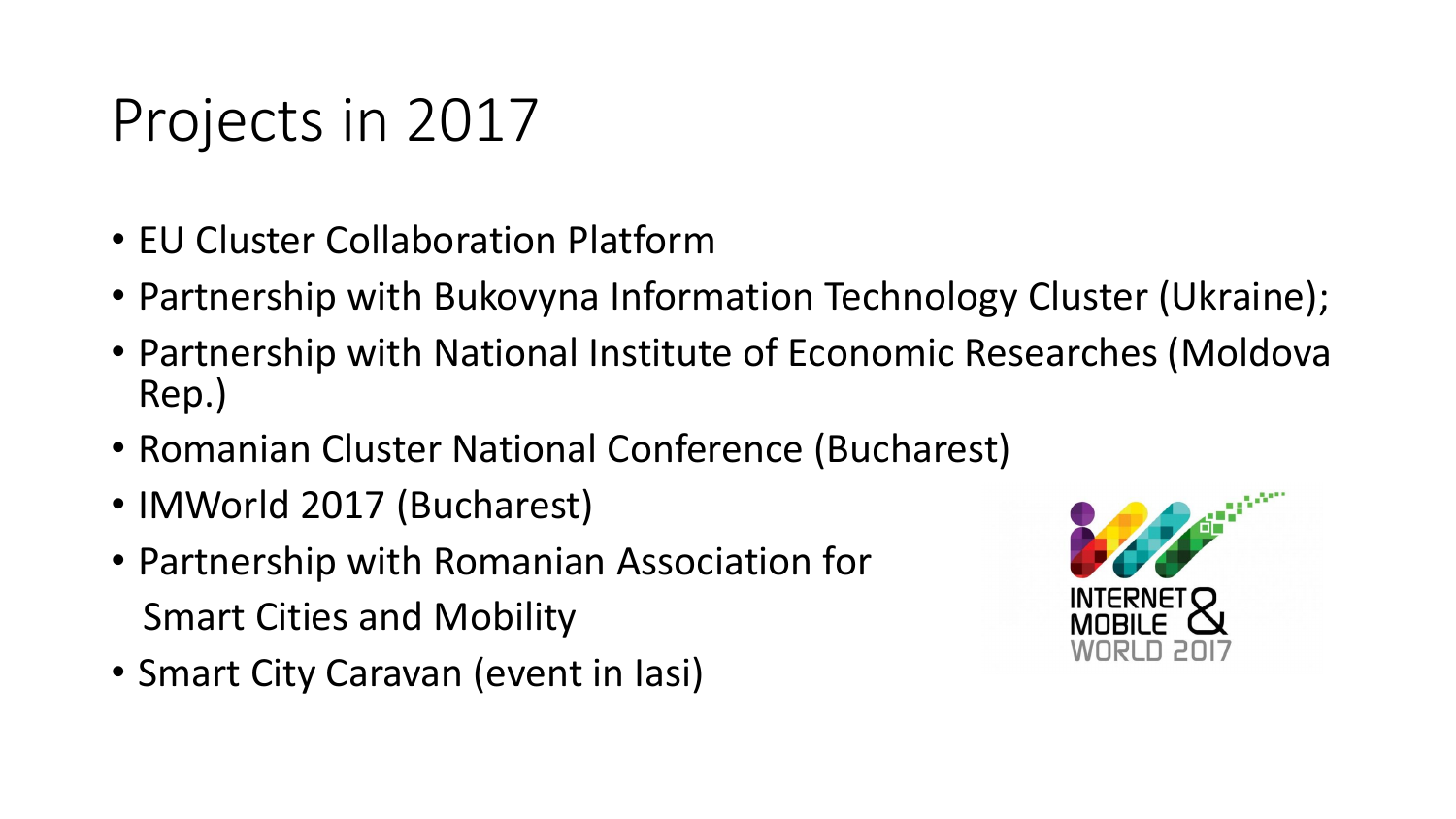# Projects in 2018

- NEM Ambassador
- Afaceri.ro
- IMWorld 2018
- Smart Cities of Romania (September 2018)



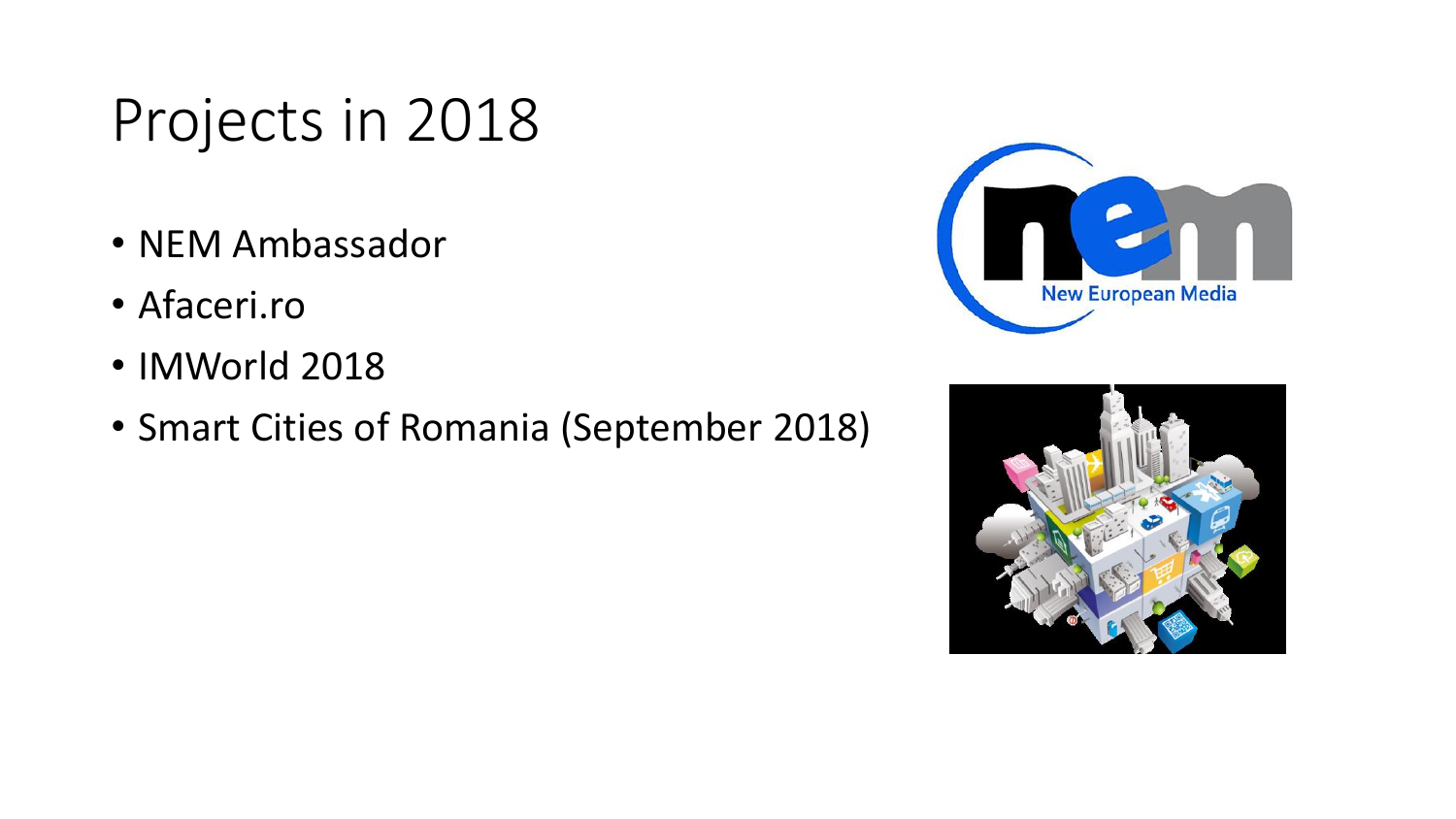# Strategy 2018-2020

1. More internationalization opportunities for members

- joining to economic mission and international fairs
- participating in international projects for IT&C
- 2. Developing new partnerships with important players from the IT&C industry
- 3. Brand awarness in regional community